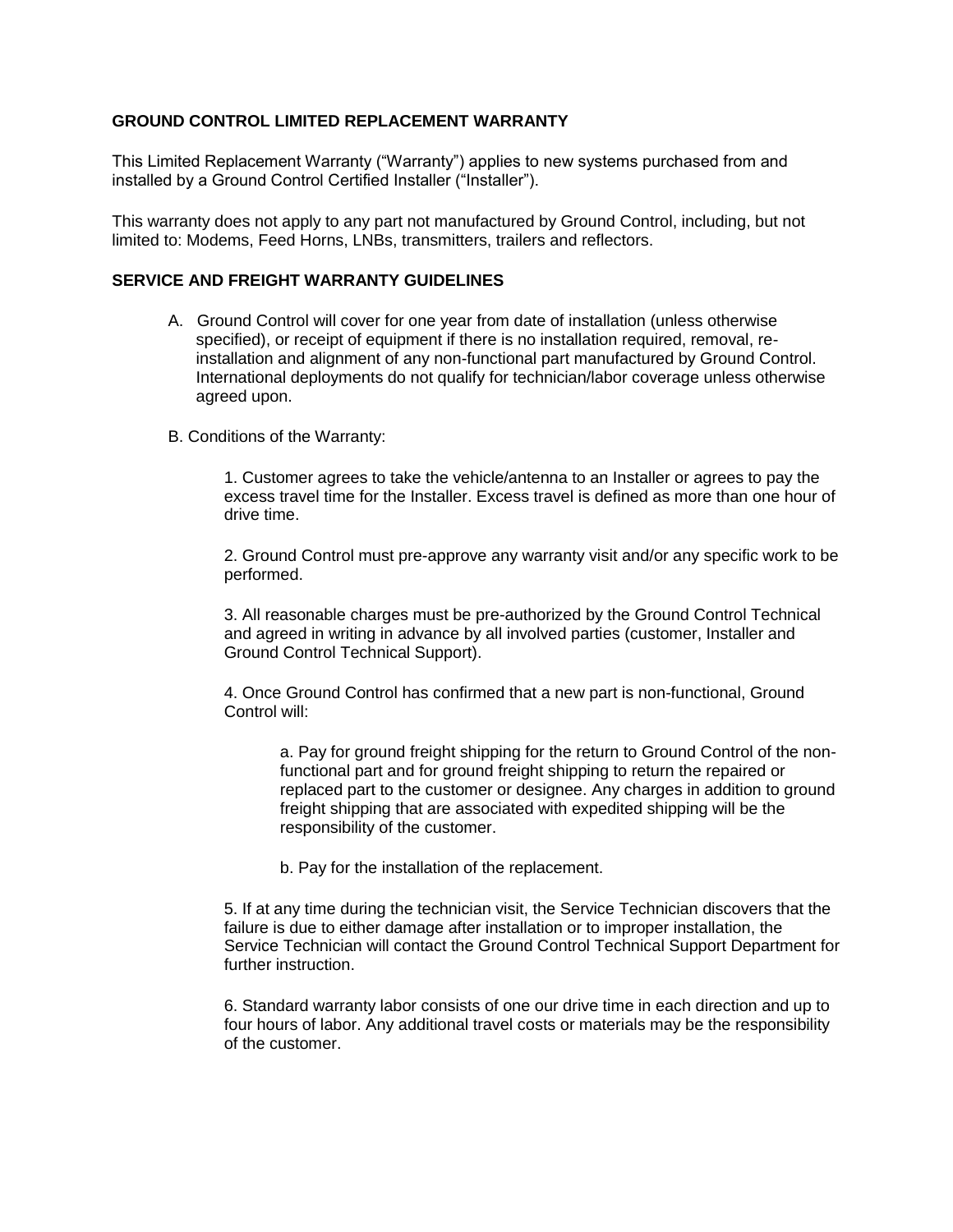# **FREIGHT**

A. Customers within the United States

1. Ground Control will pay ground freight, in both directions, for replacement of a non-functional part within the warranty period. If expedited shipping is requested, the expedited shipping will be paid by the customer.

B. Customers outside the United States

1. For customers outside of the United States, it is the sole responsibility of the customer to pay for shipping, duties, and tax charges on a non-functional part returned to Ground Control.

2. Ground Control will cover all shipping, duties, and taxes on a part sent from Ground Control to a customer outside of the United States.

## **GROUND CONTROL RMA POLICY**

A. A Return Material Authorization ("RMA") may be issued by the Ground Control Technical Support Department.

B. RMAs may be requested via email or phone. The request for an RMA must be done with troubleshooting assistance and is subject to the conditions outlined below. C. RMAs are defined as follows:

1. Repair and Return:

a. Customer or service technician shall return the non-functional part to Ground Control

b. Ground Control will repair the non-functional part and return it to the appropriate party as agreed upon by customer and Ground Control. c. If the part is not under warranty, Ground Control will provide an estimate for repair to the customer in writing prior to performing any work. e. If customer agrees to the charges to repair non-functioning part, Ground

Control will repair the part and charge customer for all agreed upon repair and shipping charges.

## 2. Return Swap:

a. To be eligible for the Return Swap option, customer agrees to have a credit card on file to insure the return shipment of the non-functioning part. b. Customer also acknowledges that if the part in question is determined to be in good and working condition, that customer may be liable for all shipping charges and potentially a 15% restocking fee.

c. If the non-functioning part is not returned within 10 days, or other agreed upon time frame, customer will be charged up to the full value of the replacement part.

# **PARTS RETURNED TO GROUND CONTROL**

Any item returned to Ground Control must be properly packaged, correctly addressed and include the return

material authorization (RMA) number to:

| <b>Ground Control</b> |                                      |
|-----------------------|--------------------------------------|
| RMA#                  | (place RMA number in the blank area) |
| 3100 El Camino Real   |                                      |
| Atascadero, CA 93422  |                                      |